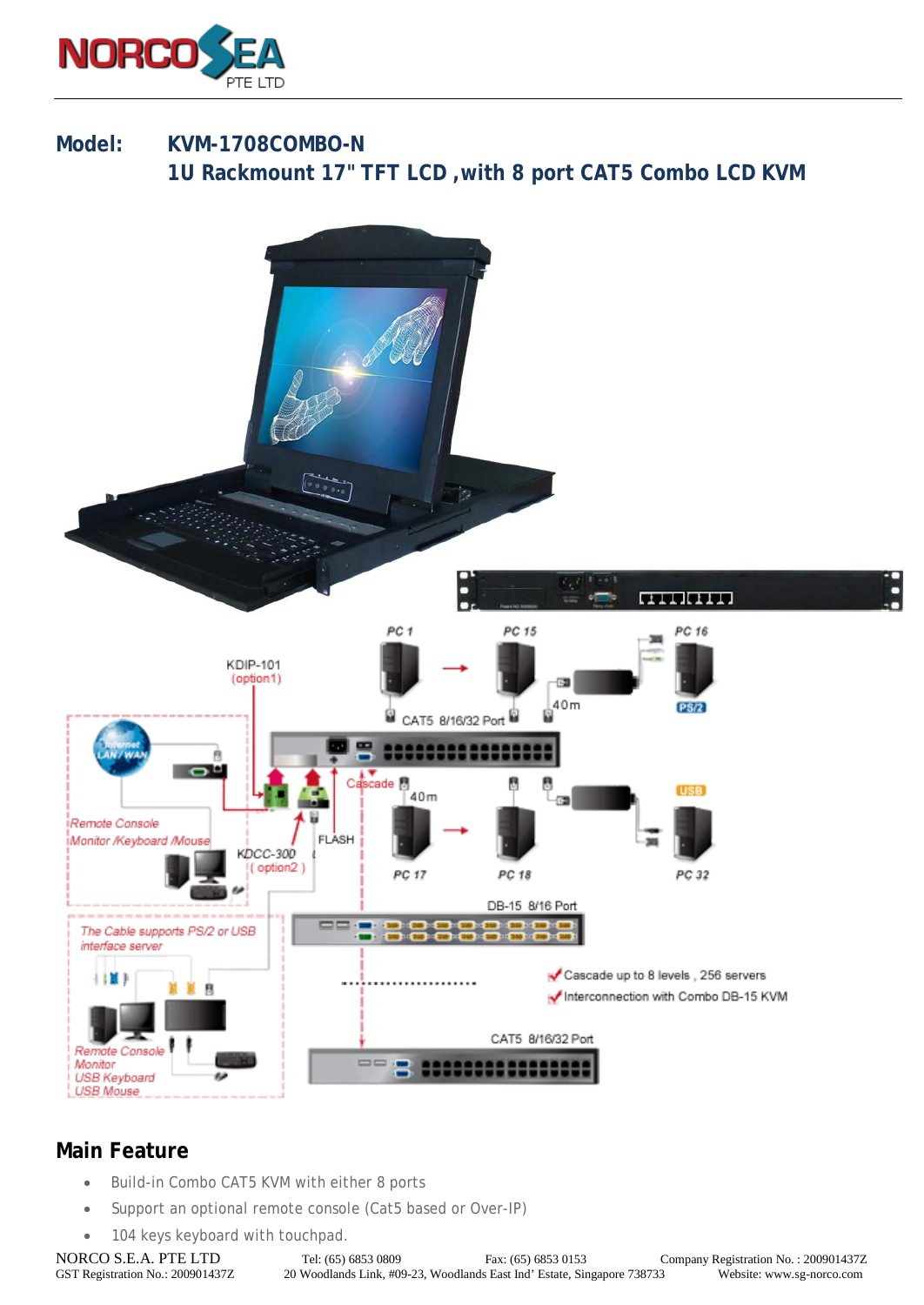

- VGA-USB / VGA-PS2 connector dongle up to 40 meters (132 feet) Cat5 cable
- Cascade switches up to 8 levels and Mix switches between Cat5 & DB-15 KVM
- Support DOS, Windows, Netware, Unix, Linux, Mac OS.
- Hot Pluggable Add or remove connected PCs without having to power down the KVM switch or PCs.
- Superior video quality Up To 1280 X 1024 , DDC2B
- No software required easy PC selection via Push Buttons, Hot Keys or OSD (on screen display).
- Auto Scan Mode for monitoring PCs
- Firmware upgradeable for staying compatible with new coming computers
- Metal case, rack mountable Support DDC2B for all ports

| Specification                             |                |                                                                                                                                                                                                           |  |
|-------------------------------------------|----------------|-----------------------------------------------------------------------------------------------------------------------------------------------------------------------------------------------------------|--|
| <b>Product Model</b>                      |                | KVM-1708COMBO-N                                                                                                                                                                                           |  |
| LCD                                       | Size           | <b>17" TFT</b>                                                                                                                                                                                            |  |
|                                           | Resolution     | 1280 x 1024                                                                                                                                                                                               |  |
|                                           | Max. color     | 16.7M                                                                                                                                                                                                     |  |
|                                           | Luminance      | 300 cd/m2                                                                                                                                                                                                 |  |
|                                           | View Angle     | $178^{\circ}$ (H), $178^{\circ}$ (V)                                                                                                                                                                      |  |
|                                           | Pixel Pitch    | $0.264 \times 0.264$ mm                                                                                                                                                                                   |  |
|                                           | Contrast Ratio | 1000:1                                                                                                                                                                                                    |  |
| LEDs / Port                               |                | 8                                                                                                                                                                                                         |  |
| Power                                     |                | 1                                                                                                                                                                                                         |  |
| <b>Computer Connections</b>               |                | 8                                                                                                                                                                                                         |  |
| Maximum Computer Connections              |                | 232                                                                                                                                                                                                       |  |
| <b>Computer Connectors</b>                |                | RJ-45 Connector                                                                                                                                                                                           |  |
| <b>Console Ports</b>                      |                | 1 (One Local), plus 1 Optional Modules : Selectable CAT5-Based or IP Remote<br>Console                                                                                                                    |  |
| CAT5-Based Remote Console (Optional)      |                | 1 x RJ-45 connector up to 300 Meters (1000 feet) with CAT5 cable;<br>Remote receiver support 1 x VGA ( up to 1280 x 1024 resolution ), 2 x USB for KB<br>& Mouse, 1 x KVM port for connecting an extra PC |  |
| IP-Based Remote Console Module (Optional) |                | 1 x RJ-45 connector for 10/100M Ethernet (remote console up to 1600 x 1200<br>resolution ), 1 x DB-9 male connector for Modem, Null Modem and serial power<br>control, 1 x mini USB 2.0 receptacle        |  |
| Daisy Chaining                            |                | Daisy Chainable up to 8 levels ; Connector : DB-15 (female type)                                                                                                                                          |  |
| <b>Computer Selection</b>                 |                | On Screen Display (OSD), Hot Key, Push Button                                                                                                                                                             |  |
| Hotkey                                    |                | Provide various Hotkey (Scroll-Lock/ Cap-Lock / Num-Lock / Alt-Ctrl-Win)                                                                                                                                  |  |
| Auto-Scan Intervals                       |                | $5 - 99$ Sec.                                                                                                                                                                                             |  |
| Keyboard / mouse Emulation                |                | PS/2                                                                                                                                                                                                      |  |
| Video Resolution (Local Console)          |                | 1024 x 768 for 15", 1280 x 1024 for 17" and 19"                                                                                                                                                           |  |
| Video Resolution (Remote Console)         |                | 1600 x 1200 for CAT5-Based 500 feet remote console;<br>1024 x 768 for CAT5-Based 1000 feet remote console;<br>1600 x 1200 for IP-Based remote console                                                     |  |
| Power Adapter                             |                | AC 100-240V, 50/60Hz, DC 12V / 4A, 48w via IEC type cord                                                                                                                                                  |  |
| Housing                                   |                | Metal                                                                                                                                                                                                     |  |